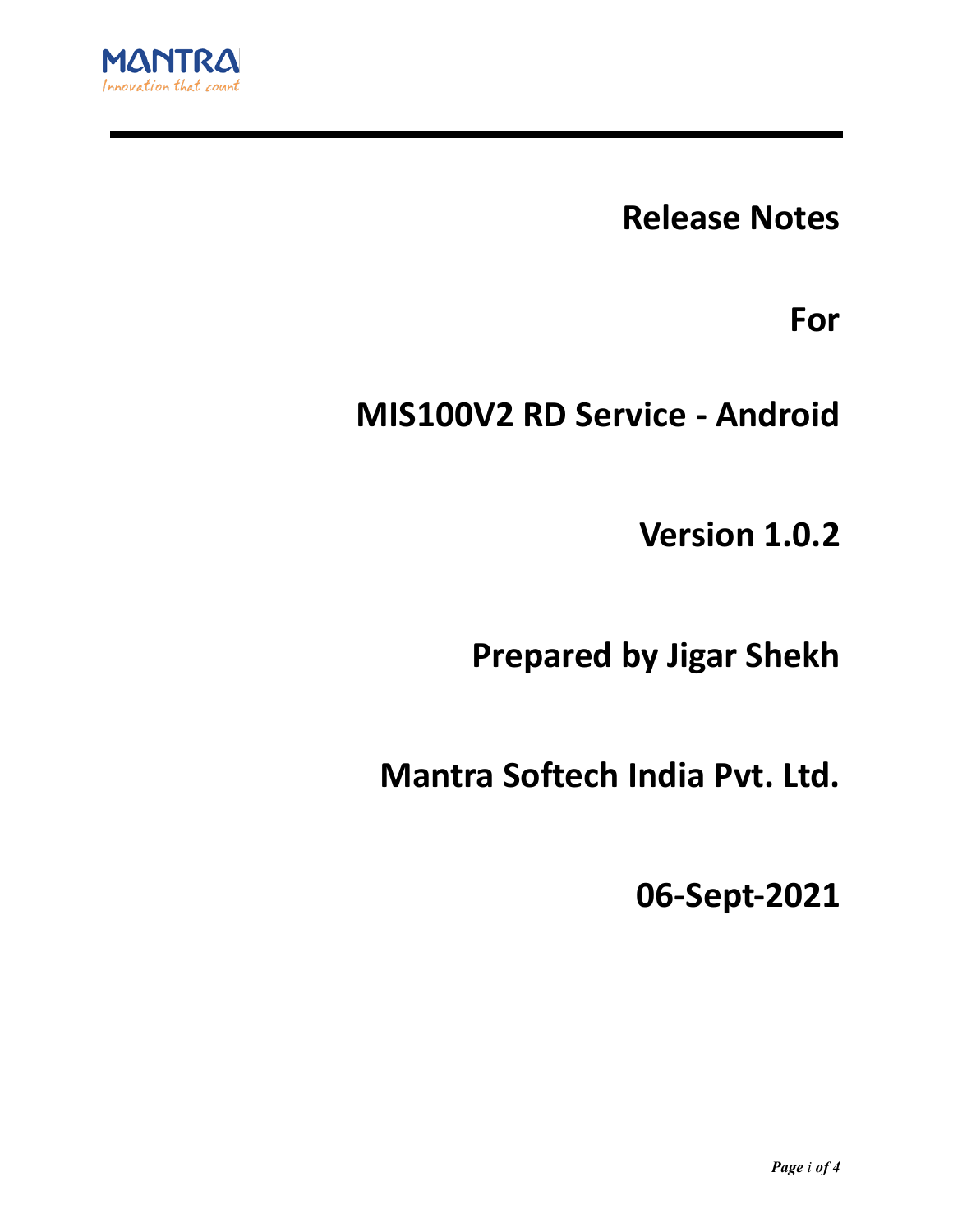

### **MANTRA SOFTECH INDIA (I) PVT. LTD.**

# **Product Release Notes**<br>(MIS100V2 RD Service - Android)

06.09.2021

#### **Table of Contents**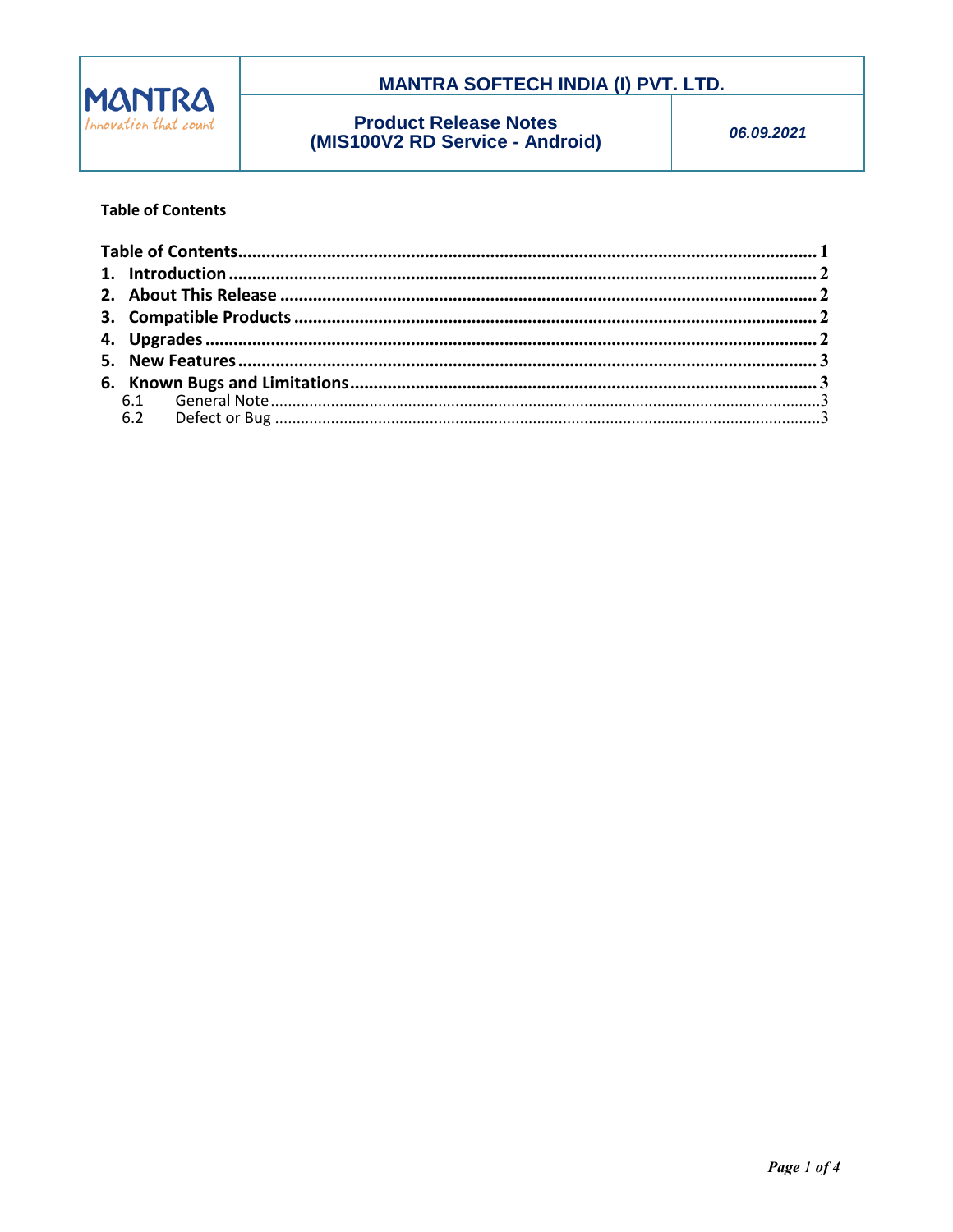

### **MANTRA SOFTECH INDIA (I) PVT. LTD.**

*06.09.2021*

# **1. Introduction**

MIS100V2 RD Service facility to capture biometric data of user/resident that will be used for Authentication/EKYC using Aadhaar authentication/EKYC API.

# **2. About This Release**

Features added in this release as below.

- $\triangleright$  Enabling support of TLS1.2 with Management Server Communication. Disabling TLS1.1 and lower SSL protocols.
- $\triangleright$  Pinning of new preproduction encryption certificate due to expiry of old certificate.

# **3. Compatible Products**

This product has been tested on the following platforms.

#### **Platform Supports**

 $\triangleright$  Android 5.0 and above all OS

#### **Prerequisites**

- $\triangleright$  USB host enable handsets
- GMS certified handsets (Non Rooted OS)

### **4. Upgrades**

Follow below process to upgrade MIS100V2 RD Service Version 1.0.1 to 1.0.2.

- 1) Open Play Store
- 2) Search "**MIS100V2 RDService**"
- 3) Select "**MIS100V2 RDService**" from search list
- 4) Click on "**Update**" to upgrade RDService